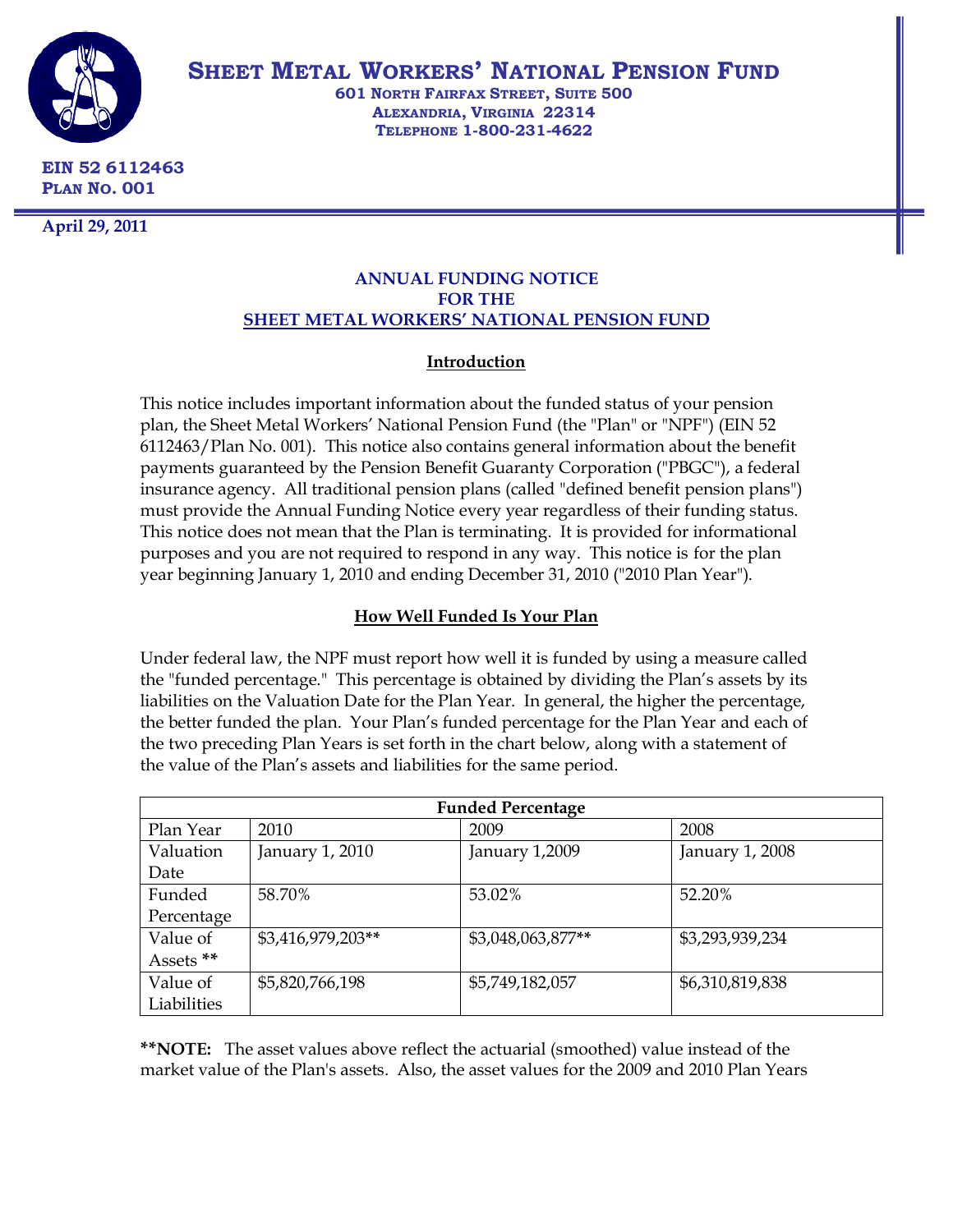#### **PAGE 2 OF 7**

reflect the special funding relief elected under the Preservation of Access to Care for Medicare Beneficiaries and Pension Relief Act of 2010.

## **Year-End Fair Market Value of Assets**

The asset values in the chart above are measured as of the Valuation Date for the Plan Year and are actuarial values. Because market values can fluctuate daily based on factors in the marketplace, such as changes in the stock market, pension law allows plans to use actuarial values that are designed to smooth out those fluctuations for funding purposes. The asset values below are market values and are measured as of the last day of the Plan Year, rather than as of the Valuation Date. Substituting the market value of assets for the actuarial value used in the above chart would show a clearer picture of a Plan's funded status as of the Valuation Date. The fair market value of the Plan's assets as of the last day of the 2010 Plan Year and each of the two preceding Plan Years is shown in the following table:

|                         | December 31, 2010 | December 31, 2009 | December 31, 2008 |
|-------------------------|-------------------|-------------------|-------------------|
| Fair Market<br>Value of | \$3,098,274,026   | \$2,811,878,974   | \$2,344,664,521   |
| Assets                  |                   |                   |                   |

# **The Plan's Critical Status**

Under federal pension law a plan generally will be considered to be in "endangered" status if, at the beginning of the plan year, the funded percentage of the plan is less than 80 percent or in "critical" status if the percentage is less than 65 percent (other factors may also apply). If a pension plan enters endangered status (commonly referred to as the "Yellow Zone"), the trustees of the plan are required to adopt a funding improvement plan. Similarly, if a pension plan enters critical status (commonly referred to as the "Red Zone"), the trustees of the plan are required to adopt a rehabilitation plan. Rehabilitation and funding improvement plans establish steps and benchmarks for pension plans to improve their funding status over a specified period of time.

The NPF was in critical status in the 2010 Plan Year (i.e., the Plan Year ending December 31, 2010) because, among other things, the Plan's funding percentage was less than 65% and the Plan's actuary projected that the Plan would have an accumulated funding deficiency in one or more of the next four (4) plan years.

In an effort to improve the Plan's funding situation, the Trustees adopted a Rehabilitation Plan in March 2008, which contains a Default Schedule and an Alternative Schedule (as amended from time to time to reflect experience). The Rehabilitation Plan and Schedules, as well as any amendments, are designed to enable the Plan to emerge from critical status at the end of its Rehabilitation Period (the thirteen-year period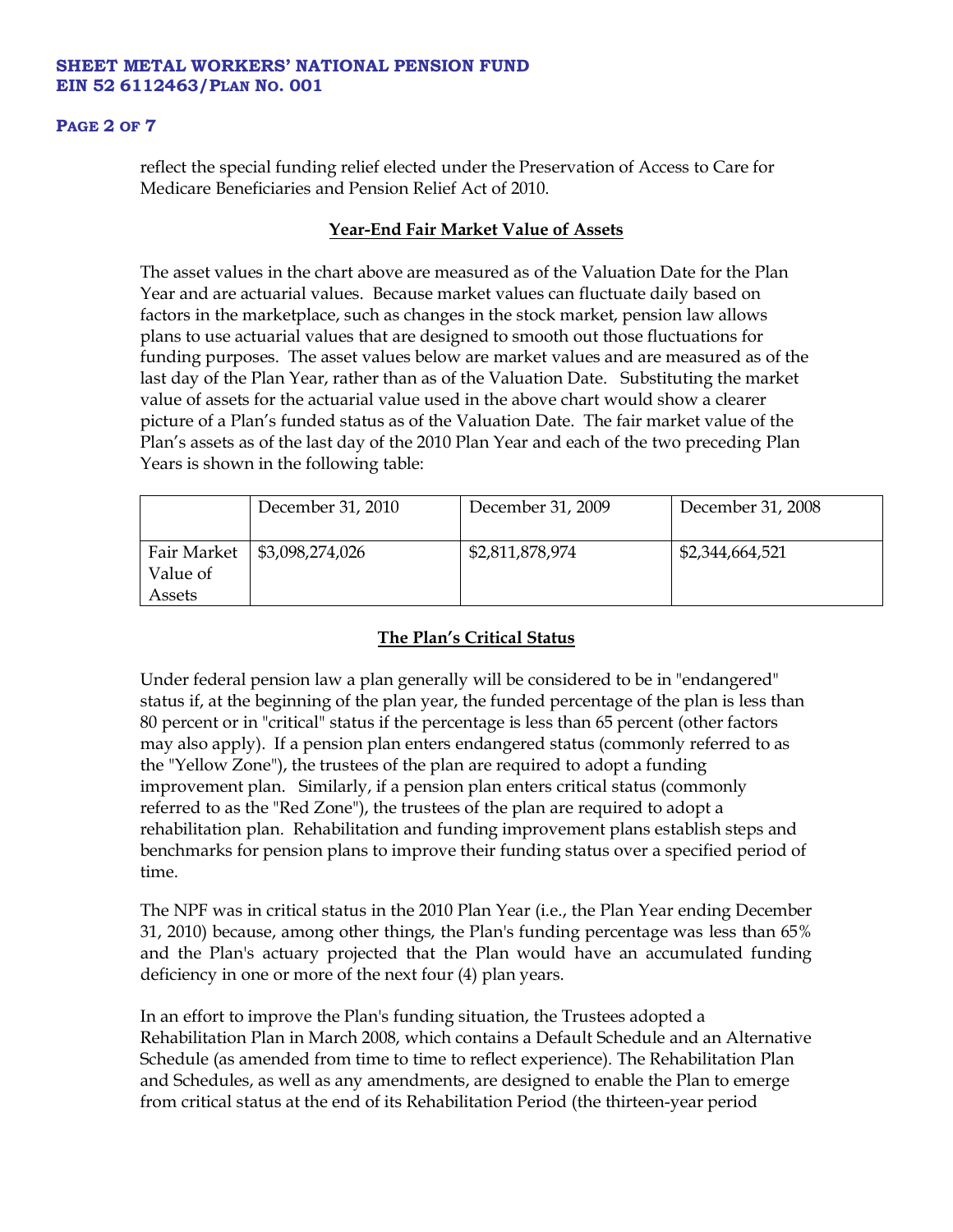#### **PAGE 3 OF 7**

beginning on January 1, 2011 (i.e., the first day of the plan year following the second anniversary of the date the Rehabilitation Plan was adopted). It does so by using a combination of Contribution Rate increases and/or reductions in adjustable benefits (e.g., early retirement benefits, optional benefit forms, and scheduled benefit increases that had been in effect for more than five (5) years before the Plan was certified to be in critical status for the Plan Year). The exact combination depends upon whether the bargaining parties (the Local Union and Employer(s) who are parties to the Collective Bargaining Agreement) have adopted the Default Schedule or the Alternative Schedule, as well as any amendments that have been made by the Trustees to the Rehabilitation Plan, and/or Schedules. No significant modifications or updates to the Rehabilitation Plan were made in 2010. You may obtain a copy of the Plan's Rehabilitation Plan and Schedules (including prior versions and any amendments or modifications adopted after 2010) and the actuarial and financial data that demonstrate the actions taken by the Plan toward fiscal improvement by contacting the Fund Administrator (see "Where to Get More Information" below). A copy of the current Rehabilitation Plan and Schedules may also be viewed on the NPF's website at [www.smwnpf.org.](http://www.smwnpf.org/)

As discussed in the 2011 Notice of Critical Status, which was sent to you along with this notice, the Plan is in critical status for the 2011 Plan Year for essentially the same reasons it was in critical status for the 2010 Plan Year.

### **Participant Information**

The total number of Participants in the Plan as of the Plan's valuation date was 139,007. Of this number, 63,994 were active participants; 36,408 were retired or separated from service and receiving benefits; 30,606 were retired or separated from service and entitled to future benefits (including deferred beneficiaries and retirees in suspended status); and 7,999 were beneficiaries in pay status (but are included in the "participant" total above).

### **Funding & Investment Policies**

The law requires that every pension plan have a procedure for establishing a funding policy to carry out the pension plan's objectives. A funding policy relates to the level of contributions needed to pay for benefits provided under the plan currently and over the years. The funding policy of this Plan utilizes a combination of benefit adjustments and contribution rate increases to enable the Plan to emerge from "critical status" by the end of the Plan's Rehabilitation Period, as described below.

Once money is contributed to the Plan, the money is invested by Plan officials called fiduciaries. Specific investments are made in accordance with the Plan's investment policy. Generally speaking, an investment policy is a written statement that provides the fiduciaries that are responsible for plan investments with guidelines or general instructions concerning various types or categories of investment management decisions. The investment policy of the Plan is adopted by the Trustees, but the discretionary authority to allocate and invest the vast majority of the Plan's assets has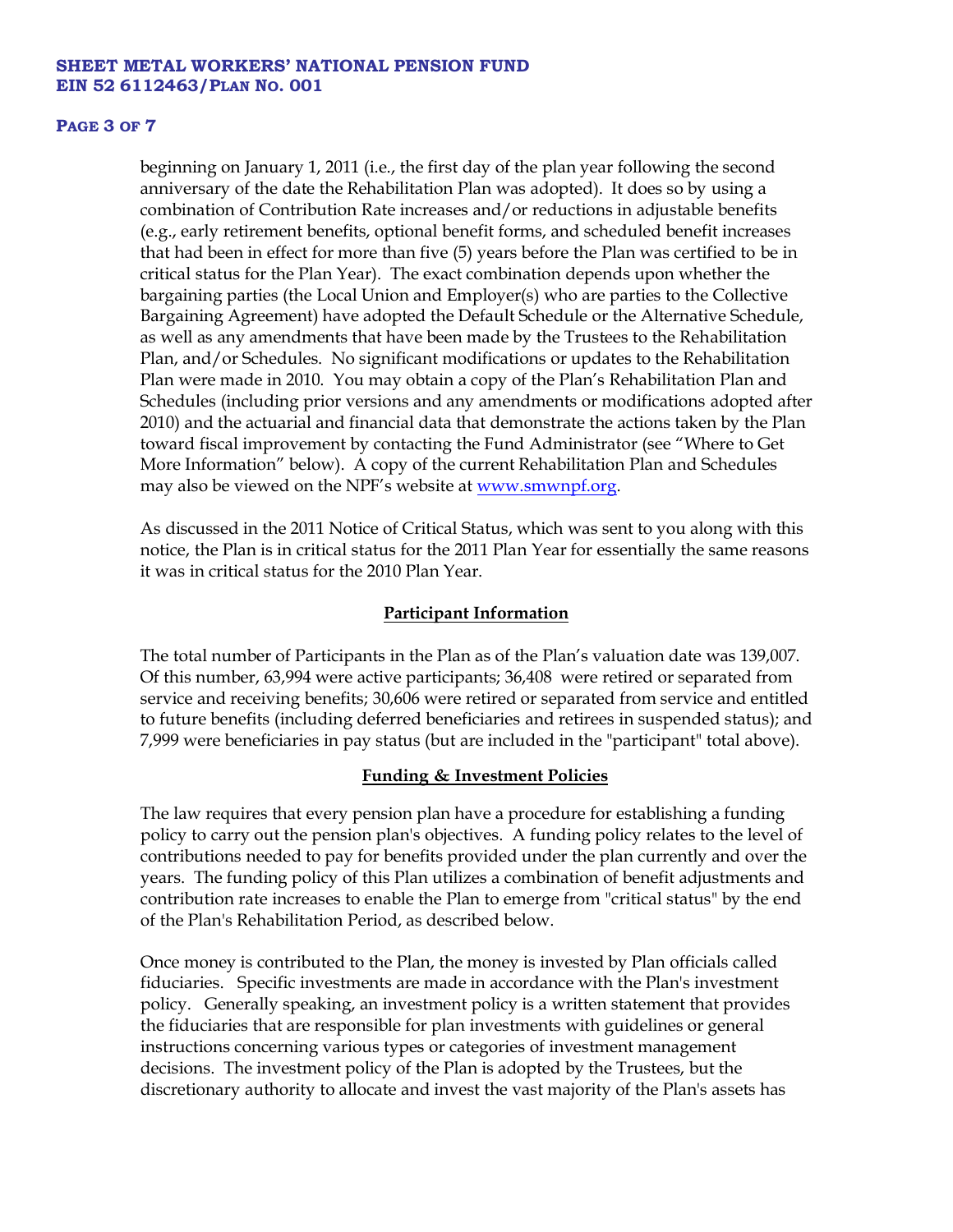### **PAGE 4 OF 7**

been delegated to an "Investment Manager" within the meaning of ERISA. In summary, the investment policy states that the Plan's objective is for the Investment Manager to obtain a long-term annualized rate of return (net of fees) of 8.2%. This is greater than the Fund's assumed actuarial rate of return, which currently is 7.5%.

Under the Plan's investment policy, the Plan's assets were allocated among the following categories of investments, as of the end of the Plan Year. These allocations are percentages of total assets:

| <b>Asset Allocations</b> |                                                                                  | Percentage |
|--------------------------|----------------------------------------------------------------------------------|------------|
| 1.                       | Cash (Interest bearing and non-interest bearing)                                 | $2.02\%$   |
|                          |                                                                                  |            |
| 2.                       | U.S. Government securities                                                       | 8.17%      |
| 3.                       | Corporate debt instruments (other than employer securities):                     |            |
|                          | Preferred                                                                        |            |
|                          | All other                                                                        | 8.89%      |
| 4.                       | Corporate stocks (other than employer securities):                               |            |
|                          | Preferred                                                                        | 0.12%      |
|                          | Common                                                                           | 62.11%     |
| 5.                       | Partnership/joint venture interests                                              |            |
| 6.                       | Real estate (other than employer real property)                                  | 3.52%      |
| 7.                       | Loans (other than to participants)                                               |            |
| 8.                       | Participant loans                                                                |            |
| 9.                       | Value of interest in common/collective trusts                                    | 1.24%      |
|                          | 10. Value of interest in pooled separate accounts                                |            |
|                          | 11. Value of interest in master trust investment accounts                        |            |
|                          | 12. Value of interest in 103-12 investment entities                              |            |
|                          | 13. Value of interest in registered investment companies (e.g., mutual funds)    | 1.34%      |
|                          | 14. Value of funds held in insurance co. general account (unallocated contracts) | 0.33%      |
|                          | 15. Employer-related investments:                                                |            |
|                          | <b>Employer Securities</b>                                                       |            |
|                          | Employer real property                                                           |            |
|                          | 16. Buildings and other property used in plan operation                          | 0.12%      |
|                          | 17. Other                                                                        | 12.13%     |

For information about the plan's investment in any of the following types of investments as described in the chart above – common/collective trusts, pooled separate accounts, master trust investment accounts, or 103-12 investment entities – contact the Fund Administrator, Marc LeBlanc, at [fundadministrator@smwnpf.org,](mailto:fundadministrator@smwnpf.org) or 703.739.7000 or by writing to 601 North Fairfax Street, Suite 500, Alexandria, VA 22314.

# **Events Having a Material Effect on Assets or Liabilities**

Federal law requires the plan administrator to provide in this notice a written explanation of events, taking effect in the current plan year, which are expected to have a material effect on plan liabilities or assets. Material effect events are occurrences that tend to have a significant impact on a plan's funding condition. An event is material if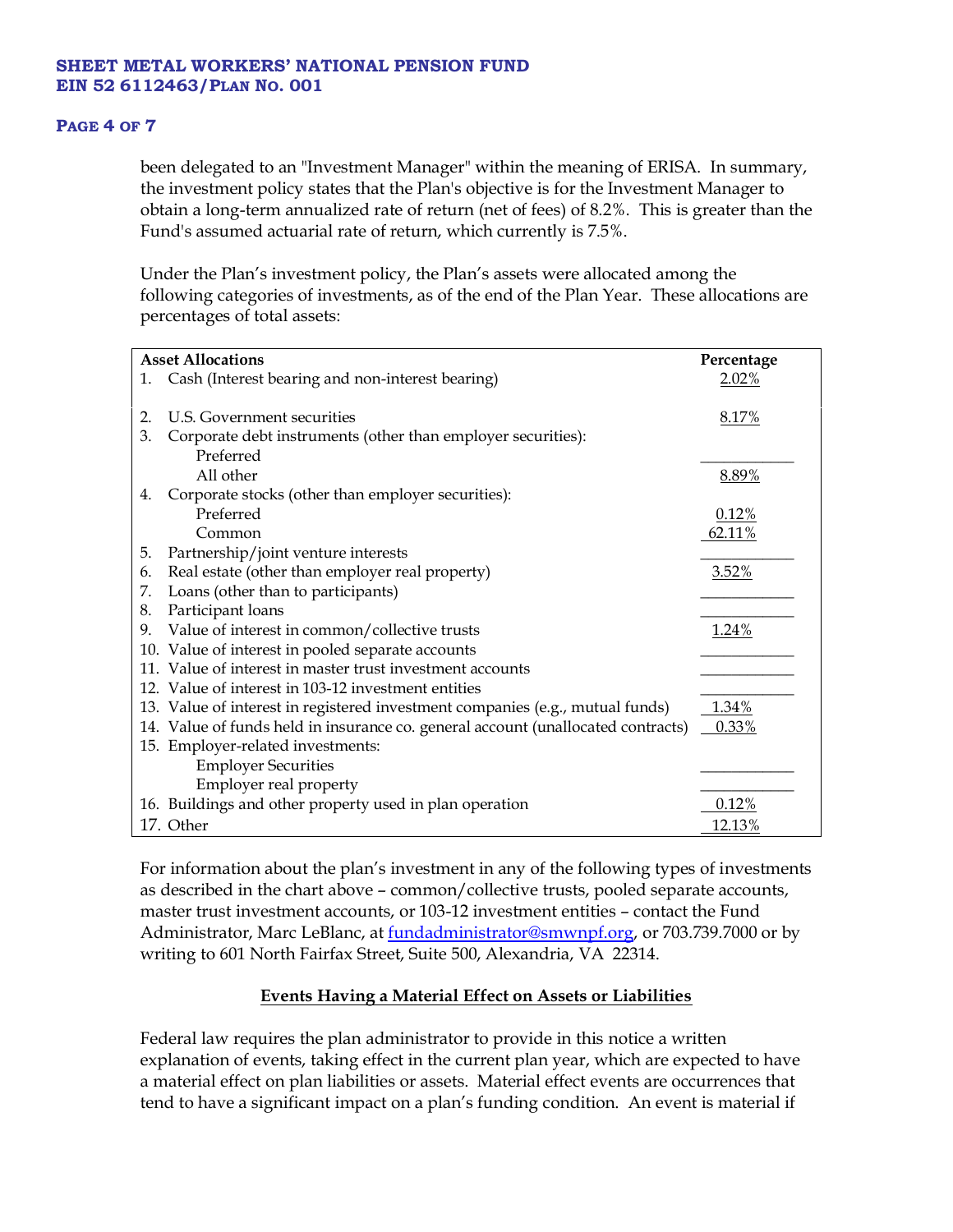#### **PAGE 5 OF 7**

it, for example, is expected to increase or decrease total plan assets or plan liabilities by five percent or more. For the 2011 Plan Year (the current Plan Year beginning on January 1, 2011, and ending on December 31, 2011), there are no known events that are expected to have such an effect.

## **Right to Request a Copy of the Annual Report**

A pension plan is required to file with the US Department of Labor an annual report called the Form 5500 that contains financial and other information about the plan. Copies of the annual report are available from the US Department of Labor, Employee Benefits Security Administration's Public Disclosure Room at 200 Constitution Avenue, NW, Room N-1513, Washington, DC 20210, or by calling 202.693.8673. For 2009 and subsequent Plan Years, you may obtain an electronic copy of the Plan's Annual Report by going to [www.efast.dol.gov](http://www.efast.dol.gov/) and using the Form 5500 search function. Or you may obtain a copy of the Plan's Annual Report by making a written request to the Fund Administrator. Individual information, such as the amount of your accrued benefit under the plan, is not contained in the Annual Report. If you are seeking information regarding your benefits under the Plan, contact the plan administrator identified below under "Where To Get More Information."

## **Summary of Rules Governing Plans in Reorganization and Insolvent Plans**

Federal law has a number of special rules that apply to financially troubled multiemployer plans. The plan administrator is required by law to include a summary of these rules in the annual funding notice. Under so-called "plan reorganization rules," a plan with adverse financial experience may need to increase required contributions and may, under certain circumstances, reduce benefits that are not eligible for the PBGC's guarantee (generally, benefits that have been in effect for less than 60 months). If a plan is in reorganization status, it must provide notification that the plan is in reorganization status and that, if contributions are not increased, accrued benefits under the plan may be reduced or an excise tax may be imposed (or both). The plan is required to furnish this notification to each contributing employer and the labor organization.

Despite these special plan reorganization rules, a plan in reorganization could become insolvent. A plan is insolvent for a plan year if its available financial resources are not sufficient to pay benefits when due for that plan year. An insolvent plan must reduce benefit payments to the highest level that can be paid from the plan's available resources. If such resources are not enough to pay benefits at the level specified by law (see Benefit Payments Guaranteed by the PBGC, below), the plan must apply to the PBGC for financial assistance. The PBGC will loan the plan the amount necessary to pay benefits at the guaranteed level. Reduced benefits may be restored if the plan's financial condition improves.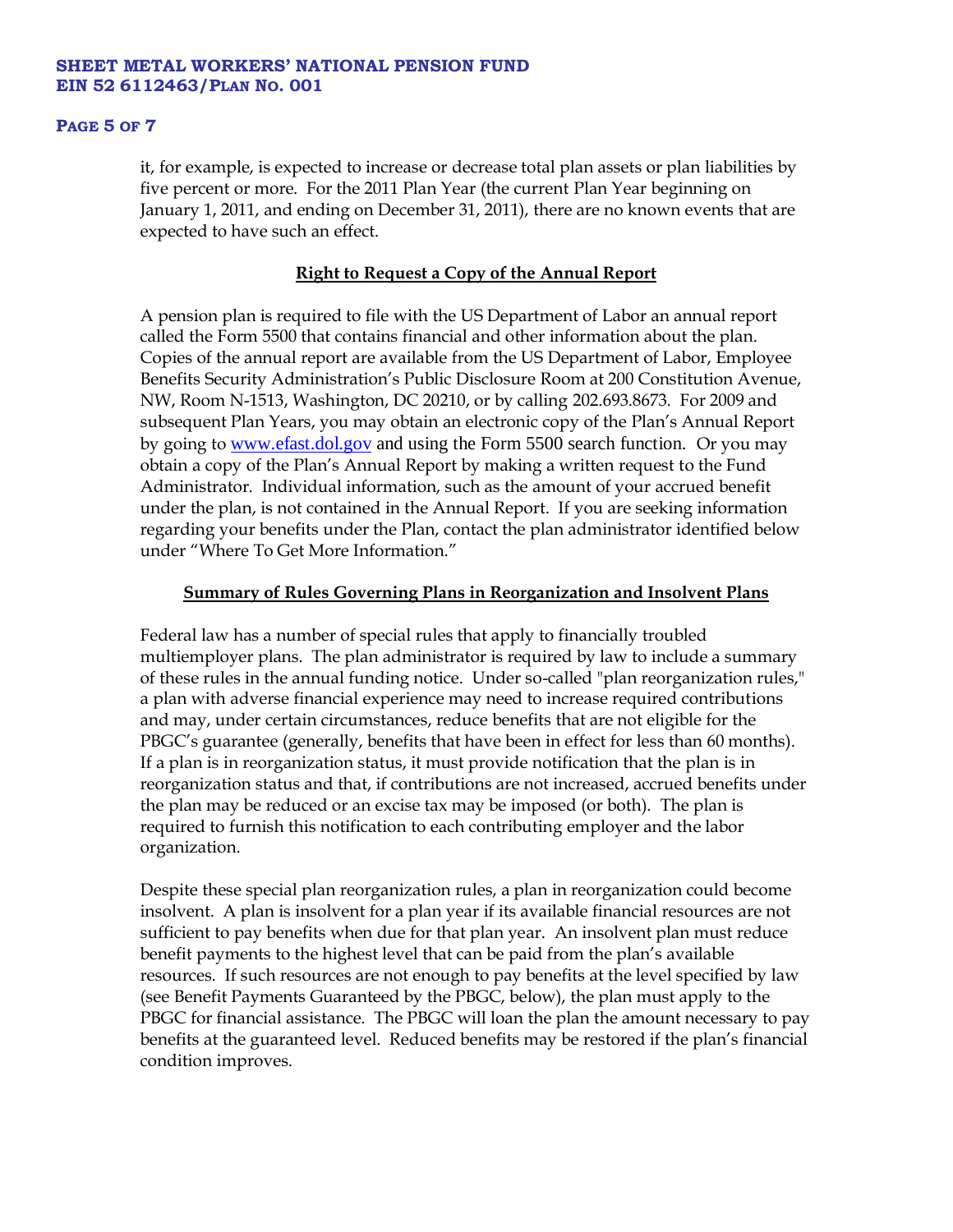#### **PAGE 6 OF 7**

A plan that becomes insolvent must provide prompt notice of its status to participants and beneficiaries, contributing employers, labor unions representing participants, and PBGC. In addition, participants and beneficiaries also must receive information regarding whether, and how, their benefits will be reduced or affected, including loss of a lump sum option. This information will be provided for each year the plan is insolvent.

# **Benefit Payments Guaranteed by the PBGC**

The maximum benefit that the PBGC guarantees is set by law. Only benefits that you have earned a right to receive and that can not be forfeited (called vested benefits) are guaranteed. Specifically, the PBGC guarantees a monthly benefit payment equal to 100 percent of the first \$11 of the Plan's monthly benefit accrual rate, plus 75 percent of the next \$33 of the accrual rate, times each year of credited service. The PBGC's maximum guarantee, therefore, is \$35.75 per month times a participant's years of credited service.

*Example 1*: If a participant with 10 years of credited service has an accrued monthly benefit of \$500, the accrual rate for purposes of determining the PBGC guarantee would be determined by dividing the monthly benefit by the participant's years of service (\$500/10), which equals \$50. The guaranteed amount for a \$50 monthly accrual rate is equal to the sum of \$11 plus \$24.75 (.75  $\times$  \$33), or \$35.75. Thus, the participant's guaranteed monthly benefit is \$357.50 (\$35.75  $\times$  10).

*Example 2*: If the participant in Example 1 has an accrued monthly benefit of \$200, the accrual rate for purposes of determining the guarantee would be \$20 (or \$200/10). The guaranteed amount for a \$20 monthly accrual rate is equal to the sum of \$11 plus \$6.75  $(.75 \times $9)$ , or \$17.75. Thus, the participant's guaranteed monthly benefit would be \$177.50 (\$17.75 x 10).

The PBGC guarantees pension benefits payable at normal retirement age and some early retirement benefits. In calculating a person's monthly payment, the PBGC will disregard any benefit increases that were made under the plan within 60 months before the earlier of the plan's termination or insolvency (or benefits that were in effect for less than 60 months at the time of termination or insolvency). Similarly, the PBGC does not guarantee pre-retirement death benefits to a spouse or beneficiary (e.g., a qualified preretirement survivor annuity) if the participant dies after the plan terminates, benefits above the normal retirement benefit, disability benefits not in pay status, or non-pension benefits, such as health insurance, life insurance, death benefits, vacation pay, or severance pay.

# **Where to Get More Information**

For more information about this notice, you may contact the NPF's Board of Trustees or Fund Administrator, Marc LeBlanc, by email at [BOT@smwnpf.org](mailto:BOT@smwnpf.org), or by telephone at: